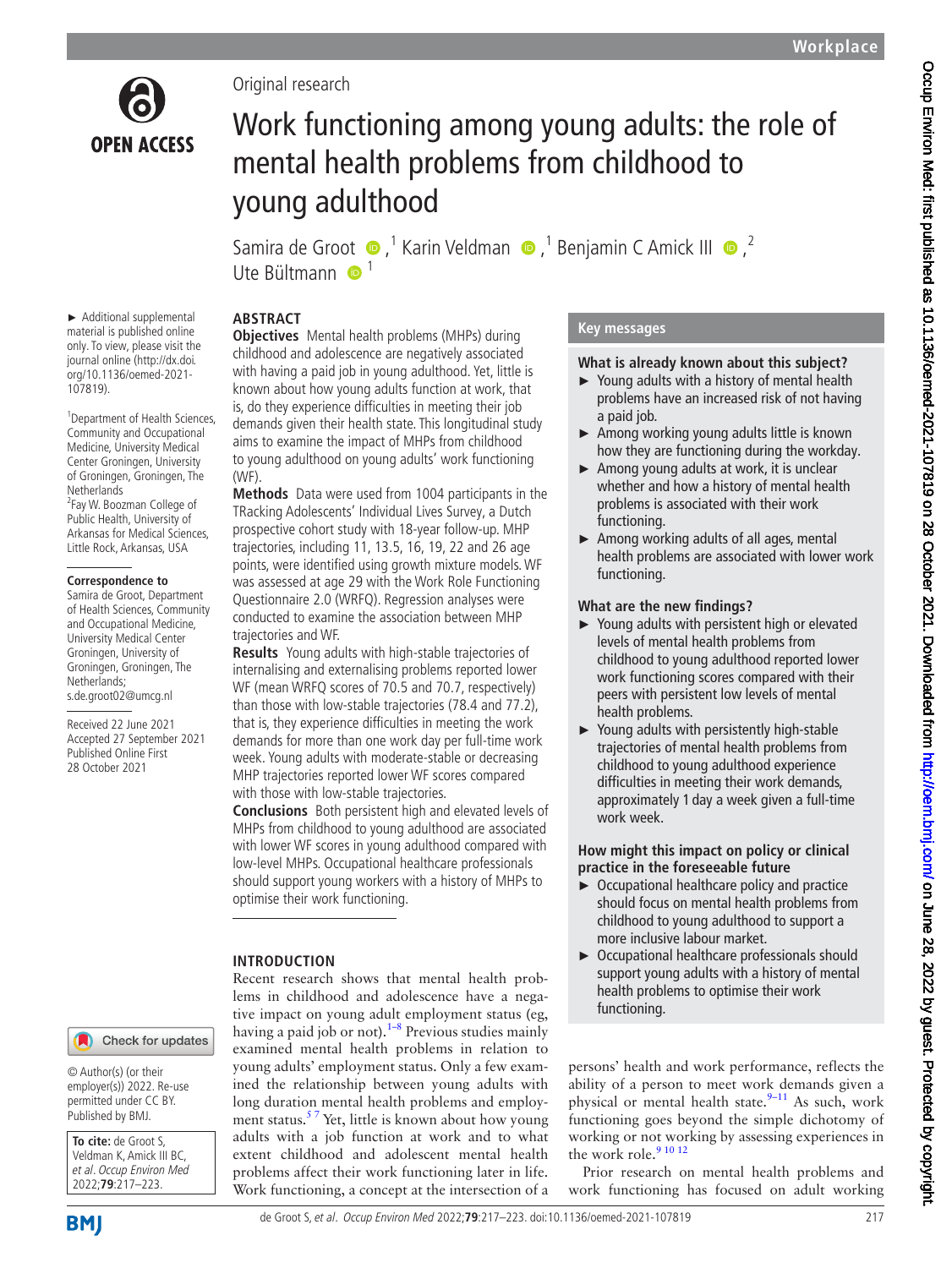populations.[13–15](#page-6-2) Recent Dutch research has shown that work functioning is still impaired up to 1year among workers who returned to work from being absent due to common mental disorders.<sup>[13](#page-6-2)</sup> US research among workers with a depressive disorder has shown that work limitations increase as the severity of depressive symptoms increases, that is, workers with a depression were twice as likely to be limited in their work as healthy workers.<sup>[14](#page-6-3)</sup> Even when depressive symptoms improved, US workers remained limited in their work functioning compared with relatively healthy workers.<sup>[15](#page-6-4)</sup> These studies lack a life-course perspective that considers the advantages and disadvantages of mental health experiences in childhood and adolescence a young worker brings in to the labour market and how these mental health experiences may affect work functioning in young adult-hood.<sup>[16](#page-6-5)</sup> Earlier research conceptualised and measured mental health problems as health experience(s) during working adults' life and not across the life course, that is, research did not link early life mental health experiences with later life work functioning. Longitudinal assessments using trajectories that capture the timing, duration and change over time of childhood and adolescent mental health problems should expand our understanding of how early life experiences affect later working life outcomes.

When entering the world of work, mental health problems developed in childhood and adolescence will probably shape the career and work functioning of young adults. Mental health problems in childhood and adolescence affect education, which affects labour market opportunities and work functioning or, if the mental health problems accumulate and carry forward into the labour market they can affect work functioning.<sup>17</sup> A better understanding of the drivers of work functioning among young adults is important, because it may inform (occupational) healthcare professionals to guide and support young working adults, especially when young workers are affected by a history of mental health problems.

The aim of this study was to address the following question: 'What is the impact of mental health problems from childhood to young adulthood (ages 11–26) on young adults' work functioning at age 29?'. It is hypothesised that young adults' work functioning is lowest among those with high stable levels of mental health problems from childhood to young adulthood, compared with young adults with low stable levels of mental health problems. The most recent 2019/2020 data from the 18-year follow-up TRacking Adolescents' Individual Lives Survey (TRAILS) cohort study offer a unique opportunity to investigate work functioning among today's young working adults.

#### **METHODS Study design and sample**

Data were used from TRAILS, a prospective population-based cohort study that followed children from age 11 over a period of 18 years with seven follow-up waves.<sup>18 19</sup> In March 2001, five municipalities from the three Northern provinces in the Netherlands provided information about all children born between 1 October 1989 and 30 September 1991. At baseline, 2230 children participated (76.0% from the initial sample) with a mean age of 11.1 years (SD=0.55). The children and one or both parents provided informed consent and the Dutch Central Committee on Research Involving Human Subjects approved all study protocols. In the second wave, children were on average 13.5 years (SD=0.53, N=2149, response rate 96.4%), third wave 16.3 years (SD=0.69, N=1816, 81.4%), fourth wave 19.1 years (SD=0.58, N=1881, 84.3%), fifth wave 22.3 years  $(SD=0.65, N=1775, 79.6%)$ , sixth wave 25.7 years  $(SD=0.60, N=1775, 79.6%)$ N=1618, 72.6%) and seventh wave 28.9 years (SD=0.60, N=1230, 55.2%). A graphical representation of the follow-up process of TRAILS is shown in [figure](#page-1-0) 1. More detailed information about TRAILS can be found elsewhere.<sup>18-21</sup> The final study sample consisted of  $N=1004$  (81.6% of  $N=1230$ ) young adults with a paid job at age 29, who provided information about their work functioning. Of the excluded participants, 64.6% did not have a paid job at age 29, 22.6% had a paid job but had missing data on work functioning, and 12.8% had missing data on both having a paid job and work functioning

#### **Measures**

Work role functioning at age 29 was measured with the validated Work Role Functioning Questionnaire 2.0 10-item short version (WRFQ).[10 22 23](#page-6-8) The WRFQ measures the extent to which physical and mental health problems affect the ability to perform the work role in the past 4 weeks for a broad variety of work demands. $^{23}$  The questionnaire is divided into four work demands subscales: 'work scheduling and output demands', 'physical demands', 'mental and social demands' and 'flexibility demands' (see [online supplemental appendix table A1](https://dx.doi.org/10.1136/oemed-2021-107819)). Young adults respond on a five-point scale, 0=difficult all the time (100%), 1=difficultmost of the time, 2=difficulthalf of the time (50%),  $3 =$ difficultsome of the time) and  $4 =$ difficultnone of the time (0%); and could also answer 'Does not apply to my job'. The total WRFQ score and subscale scores were calculated by adding the items for each (sub)scale, divided by the corresponding number of completed items and multiplied by 25 to obtain scores between 0 and 100.[10](#page-6-8) If respondents endorsed 'Does not apply to my job', they were assigned the same score



Trajectories of mental health problems

**Work functioning** 

<span id="page-1-0"></span>**Figure 1** Timeline of TRAILS with mental health problems and work functioning.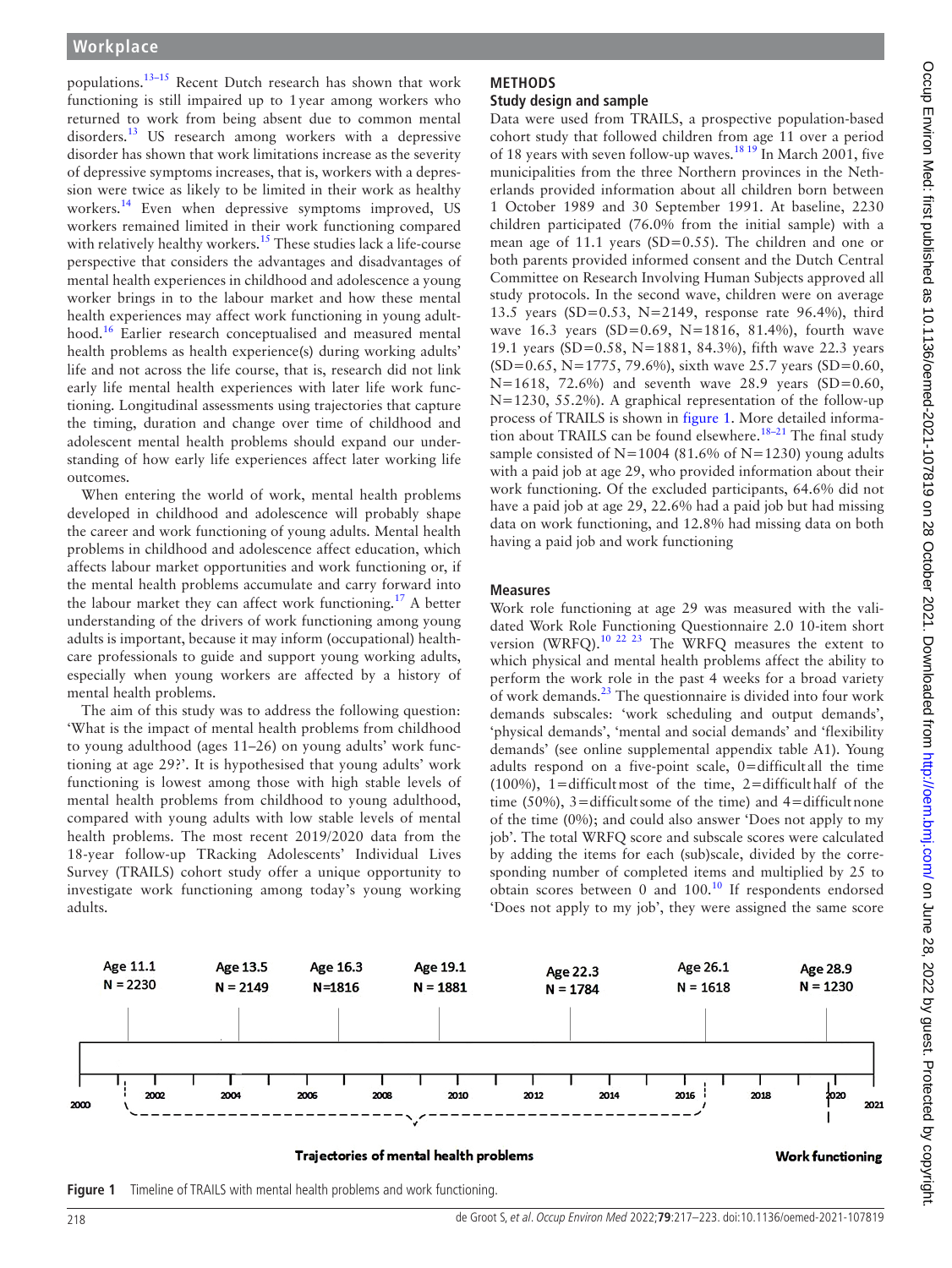as 'difficult none of the time (0%)'. If more than 20% of the items was missing, the total scale or subscale score was set to missing. More information about the psychometric properties of the total and subscale scores is provided in [online supplemental](https://dx.doi.org/10.1136/oemed-2021-107819)  [appendix table A1.](https://dx.doi.org/10.1136/oemed-2021-107819) A higher WRFQ score indicates better work functioning. For example, a scale score of 75 indicates a young worker can meet the demands of his or her job 75% of the workday or workweek due to their physical health or emotional problems. Conversely, it means he or she cannot meet the job demands a quarter of the time due to their health status.

Mental health problems were assessed at ages 11, 13.5 and 16 by means of the youth self-report (YSR) and at ages 19, 22 and 26 with the adult self-report  $(ASR).^{24}$  $(ASR).^{24}$  $(ASR).^{24}$  Both the YSR and ASR are valid and reliable in measuring mental health problems in the past 6 months on a three-point Likert-scale: 0=nottrue, 1=somewhator sometimes true, 2=very true or often true.<sup>[25 26](#page-6-11)</sup> Standardised scores were used for internalising problems (ie, anxious/ depressed, withdrawn/depressed and somatic complaints) and externalising problems (ie, aggressive, delinquent and intrusive behaviours). A higher score indicates higher levels of internalising or externalising problems.

Four covariates were selected based on the literature: sex, age, physical health and young adults' educational level. Young adults' age was their age at each measurement wave. Young adults' physical health was measured at age 26 on a four-point Likert-scale ranging from 1=badto 4=good. Young adults' educational level was measured at age 29. Educational level was categorised into low (primary, lower vocational and lower secondary education), medium (intermediate vocational and intermediate secondary education) and high (higher secondary, higher vocational education and university).

To describe the study sample at age 29, information was included on type of employment ('employee', 'self-employed' and 'both employee and self-employed'); type of employment contract (permanent contract, temporary contract) and work hours per week. Work hours were categorised as: 'less than 20 hours', '20–35hours' and 'more than 35 hours'.

#### **Statistical analyses**

First, the sample of young adults was described based on their sociodemographic characteristics and history of mental health problems. Second, in an attrition analysis, participants who participated in the sixth measurement wave (retention rate of 72.6%) and participants who dropped out on the seventh measurement wave (retention rate of 55.2%) were compared on sociodemographic characteristics and mental health problems. Third, to identify trajectories of mental health problems from age 11 to 26, growth mixture modelling was conducted.<sup>27</sup>  $28$ This method identifies subpopulations and longitudinal change within these subpopulations. Missing data were assumed to be missing at random. Each trajectory includes a random intercept and an unstructured time trend per individual (discrete time). The random intercept allows variation around the mean for individual trajectories. The time trend effect, the random intercept variances and the residual variances were estimated per class. Models were estimated with maximum-likelihood and robust SEs, and we used 500 random starting values per model. To identify the best model fit, several models were tested. Model selection was based on the optimal combination of different model fit indices, the entropy and substantive meaningfulness of classes. For model fit indices, the log-likelihood and the Bayesian information criteria (BIC) were used, with higher values of loglikelihood and lower values of BIC indicating better fit.<sup>27</sup> 29 The

entropy refers to the precision of the assignment of individuals to the classes, and an entropy of 0.6 or above indicates better separation and more certainty in classification.<sup>[30](#page-6-13)</sup> Fourth, we performed linear regression analyses to examine the association between class membership of mental health problem trajectories and work functioning. For all regression analyses, we calculated crude associations (model 1), adjusted for age and sex (model 2) and additionally adjusted for young adults' physical health and educational level (model 3). Models were estimated for the total work functioning score and each subscale score separately. Only the results of the total score of work functioning is presented (table 2). The results of the subscales of work functioning are shown as [online supplemental table S1](https://dx.doi.org/10.1136/oemed-2021-107819). Fifth, a sensitivity analysis with the WRFQ answer category 'Does not apply to my job' treated as a missing value according to the original scoring method was conducted to compare with the main analysis results. The statistical analyses were performed in SPSS V.26.0 and Mplus V.8.5.

#### **RESULTS**

#### **Sample characteristics**

Most young adults (average age 28.9 years) were female (61.6%), highly educated (51.5%), worked as an employee (87.2%) with a permanent contract (62.4%) for more than 35 hours per week (56.5%) and reported moderate to good physical health (85.9%). The attrition analysis showed that non-participants in the seventh measurement wave were more likely to be male, low educated, unemployed and/or having high levels of externalising problems at the sixth measurement wave. Young adults reported a mean total work functioning score of 85.5 (SD 16.3), which translates into experiencing difficulties meeting work demands, on average 14.5% of their working time. Each subscale varied, with physical demands the highest functioning score (90.3, SD 18.0) and mental and social demands the lowest (81.3, SD 22.6) ([table](#page-3-0) 1).

#### **Trajectories of mental health problems from childhood to young adulthood**

For both internalising and externalising problems, the differences in fit statistics were minimal for the four-class and fiveclass model ([online supplemental table S2](https://dx.doi.org/10.1136/oemed-2021-107819)). Therefore, the substantive meaningfulness and interpretability of the classes were the deciding factors to prefer the four-class model above the five-class model. Young adults were assigned to one of the four trajectories based on their posterior probabilities ranging from 0.72 to 0.89. The high-stable trajectory includes young adults with persistent high scores of internalising (N=225; 22.4%) and externalising problems  $(N=193; 19.2\%)$ . The decreasing trajectory represents young adults with decreasing scores of internalising (N=293; 29.2%) and externalising problems (N=282; 28.1%). The moderate-stable trajectory consists of young adults with persistent moderate scores of internalising (N=230; 22.9%) and externalising problems (N=292; 29.1%). The low-stable trajectory represents young adults with persistent low scores of internalising (N=256; 25.5%) and externalising problems (N=237; 23.6%)([figure](#page-4-0) 2).

#### **Trajectories of mental health problems (age 11–26) and total work functioning (age 29)**

Compared with young adults in a low-stable trajectory of mental health problems, mental health problem trajectories from childhood to young adulthood of all other young adults were negatively associated with total work functioning [\(table](#page-4-1) 2). With a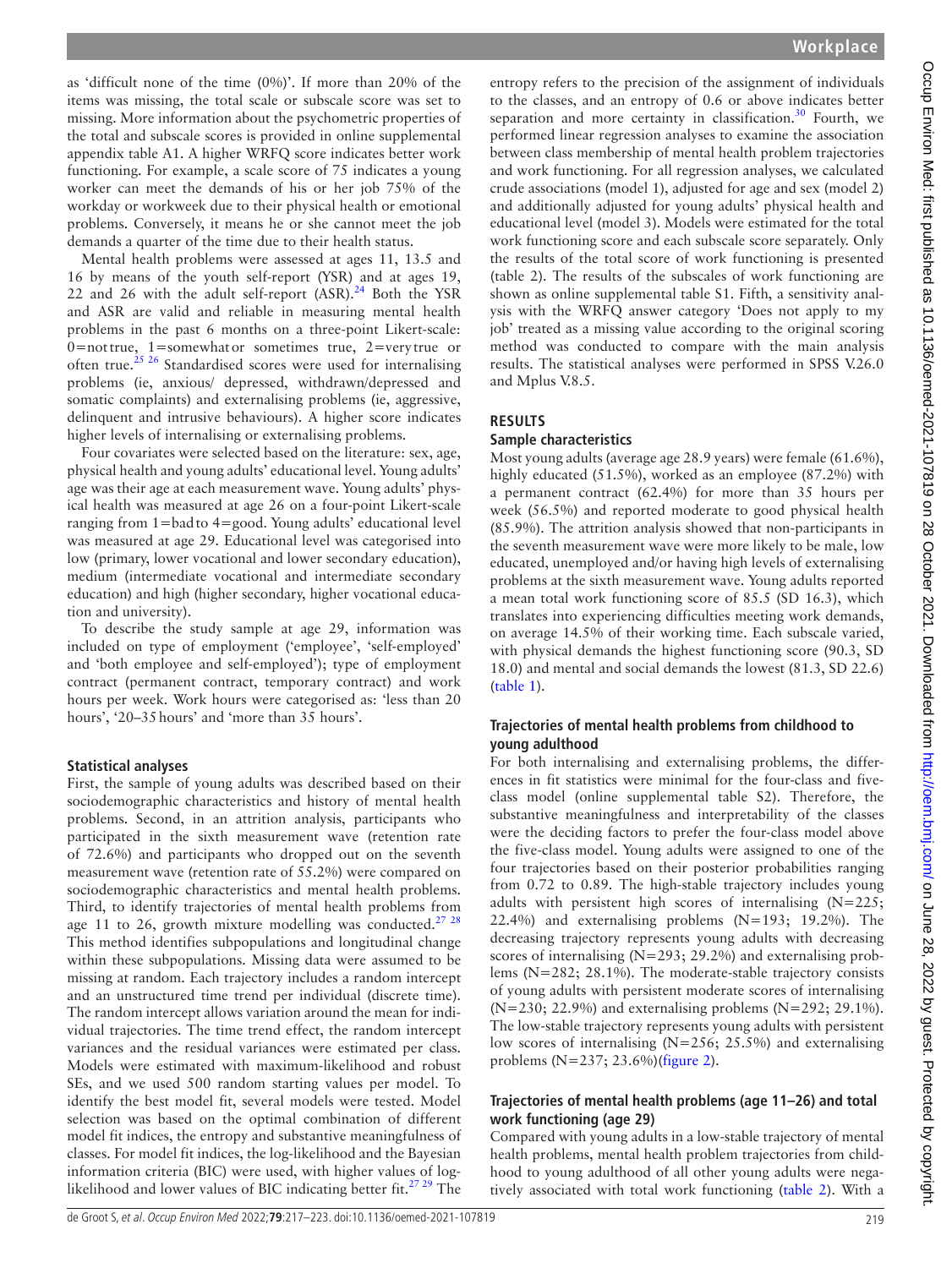<span id="page-3-0"></span>

| Table 1<br>Sample description for the total sample and by mental health trajectories |      |                                     |                          |                              |                         |                               |                          |                              |                         |                         |
|--------------------------------------------------------------------------------------|------|-------------------------------------|--------------------------|------------------------------|-------------------------|-------------------------------|--------------------------|------------------------------|-------------------------|-------------------------|
|                                                                                      |      | Total sample Internalising problems |                          |                              |                         | <b>Externalising problems</b> |                          |                              |                         |                         |
|                                                                                      | Age* | $(N=1004)$                          | High-stable<br>$(N=225)$ | Moderate-stable<br>$(N=230)$ | Decreasing<br>$(N=293)$ | Low-stable<br>$(N=256)$       | High-stable<br>$(N=193)$ | Moderate-stable<br>$(N=292)$ | Decreasing<br>$(N=282)$ | Low-stable<br>$(N=237)$ |
| Outcome variable                                                                     |      |                                     |                          |                              |                         |                               |                          |                              |                         |                         |
| Work role<br>functioning (mean,<br>SD)                                               | 29   |                                     |                          |                              |                         |                               |                          |                              |                         |                         |
| Total score<br>$(N=1004)$                                                            |      | 85.5 (16.3)                         | 80.5 (17.1)              | 86.2 (14.4)                  | 86.2 (16.2)             | 88.5 (16.5)                   | 81.9 (16.6)              | 84.0 (17.5)                  | 86.2 (15.9)             | 89.5 (14.1)             |
| <b>WSOD</b><br>$(N=1003)$                                                            |      | 86.1 (18.1)                         | 80.4 (20.0)              | 86.0 (17.4)                  | 87.3 (17.6)             | 89.7 (16.4)                   | 81.6 (20.1)              | 84.7 (19.6)                  | 87.3 (16.7)             | 89.9 (15.1)             |
| PD (N=1004)                                                                          |      | 90.3(18.0)                          | 86.3 (19.4)              | 91.3(17.2)                   | 91.2 (17.8)             | 92.0 (17.2)                   | 88.7 (19.0)              | 88.7 (20.0)                  | 90.7(17.4)              | 93.5 (14.5)             |
| $MSD (N=1004)$                                                                       |      | 81.3 (22.6)                         | 76.0 (24.0)              | 81.3 (21.3)                  | 82.0 (21.8)             | 85.0 (22.6)                   | 78.1 (23.6)              | 79.1 (23.7)                  | 81.4 (22.4)             | 86.3 (19.7)             |
| $FD (N=1004)$                                                                        |      | 81.7(23.8)                          | 76.3 (26.4)              | 83.8 (21.1)                  | 81.4 (23.6)             | 85.0 (23.3)                   | 77.0 (25.6)              | 81.0 (24.2)                  | 82.1 (23.4)             | 85.9 (21.4)             |
| <b>Background variables</b>                                                          |      |                                     |                          |                              |                         |                               |                          |                              |                         |                         |
| Sex (N, %)                                                                           | 11   |                                     |                          |                              |                         |                               |                          |                              |                         |                         |
| Male                                                                                 |      | 386 (38.4)                          | 49 (21.3)                | 92 (40.0)                    | 91(31.1)                | 154 (60.2)                    | 83 (43.0)                | 102 (34.9)                   | 116(41.1)               | 85 (35.9)               |
| Female                                                                               |      | 618(61.6)                           | 176 (78.2)               | 138 (60.0)                   | 202 (68.9)              | 102 (39.8)                    | 110(57.0)                | 190 (65.1)                   | 166 (58.9)              | 152 (64.1)              |
| Age (mean, SD)                                                                       | 29   | 28.9(0.6)                           | 28.9(0.6)                | 29.0(0.6)                    | 28.8(0.6)               | 29.0(0.6)                     | 28.8(0.6)                | 28.9(0.6)                    | 28.9(0.6)               | 29.0 (0.57)             |
| Physical health<br>(mean, SD)+                                                       | 26   | 3.2(0.8)                            | 2.9(0.8)                 | 3.2(0.7)                     | 3.3(0.7)                | 3.5(0.7)                      | 3.1(0.7)                 | 3.1(0.8)                     | 3.3(0.8)                | 3.4(0.7)                |
| <b>Educational level</b><br>(N, %)                                                   | 29   |                                     |                          |                              |                         |                               |                          |                              |                         |                         |
| Low                                                                                  |      | 90(9.0)                             | 25(11.1)                 | 12(5.2)                      | 27(9.2)                 | 26(10.2)                      | 26 (13.5)                | 29(9.9)                      | 19(6.7)                 | 16(6.8)                 |
| Medium                                                                               |      | 397 (39.5)                          | 102 (45.3)               | 86 (37.4)                    | 124 (42.3)              | 85 (33.2)                     | 87 (45.1)                | 101 (34.6)                   | 125 (44.3)              | 84 (35.4)               |
| High                                                                                 |      | 517 (51.5)                          | 98 (43.6)                | 132 (57.4)                   | 142 (48.5)              | 145 (56.6)                    | 80 (41.5)                | 162 (55.5)                   | 138 (48.9)              | 137 (57.8)              |

\*Age at which variable was measured. †Physical health scores range from 1 to 4.

FD, flexibility demands; MSD, mental and social demands; PD, physical demands; WSOD, work scheduling and output demands.

score of 70.5 (subtracting the beta coefficient (−7.9) from the corresponding intercept (78.4)), the total work functioning score of young adults in a high-stable trajectory of internalising problems was most impacted. This means that they could not meet their work demands for 29.5% of their working time, that is more than 1day in a full-time work week. Young adults in a decreasing trajectory or moderate-stable trajectory of internalising problems scored, respectively, 75.5 and 75.9 (n.s.) on the total work functioning scale. Similar results were found for externalising problems, that is, young adults in a high-stable trajectory scored 70.7 on the total work functioning scale, compared with scores of 72.5 and 74.3 for young adults in a moderate-stable and decreasing trajectory, respectively.

#### **Trajectories of mental health problems and subscales of work functioning**

Regarding internalising problems, compared with young adults in a low-stable trajectory, a high-stable trajectory of internalising problems was negatively associated with all subscales of work functioning [\(online supplemental table S1\)](https://dx.doi.org/10.1136/oemed-2021-107819). Young adults in a moderate-stable trajectory of internalising problems scored 78.7 on the work scheduling and output demands scale. Young adults in a decreasing trajectory of internalising problems had difficulties to meet the work demands in all subscales, except flexibility demands. Regarding externalising problems, compared with young adults in a low-stable trajectory, young adults in a high-stable or moderate-stable trajectory had difficulties to meet the work demands in all subscales. Young adults in a decreasing trajectory of externalising problems scored 69.0 on the mental and social demands scale.

#### **Sensitivity analysis**

The sensitivity analysis, in which the sample for whom work functioning was calculated according to the original scoring method

(N=914) was compared with the sample with the answer category 'Does not apply to my job' treated similar as 'Difficult none of the time' (N=1004), revealed only minor differences with the results of the main analysis ([online supplemental table S3\)](https://dx.doi.org/10.1136/oemed-2021-107819).

## **DISCUSSION**

This study went beyond the dichotomy of working or not working by providing in-depth information about how young adults were functioning on their job and took their history of mental health problems into account. To the best of our knowledge this study is the first to (add a life-course perspective to) investigate mental health problems from childhood to young adulthood and work functioning in young adulthood. With unique 18-year follow-up data, we examined the impact of mental health problems from childhood to young adulthood (ages 11–26) on young adults' work functioning at age 29. Four trajectories were identified for both internalising and externalising problems: a high-stable, moderate-stable, decreasing and low-stable trajectory. For internalising problems 22.4% and for externalising problems 19.2% of the participants was assigned to the high-stable trajectory group, which corresponds to 20%–25% of young adults in OECD countries reporting mental health problems.<sup>31</sup> We found that elevated levels of mental health problems in itself during childhood, adolescence or young adulthood were associated with lower work functioning at age 29. As hypothesised, especially young adults with persistently high levels of internalising or externalising problems experienced difficulties in meeting their work demands for approximately 29% of their working time. But also young adults with decreasing levels of internalising or externalising problems experienced difficulties in meeting their work demands. This means that even when young adults with a history of mental health problems have a job, their work functioning is substantially affected.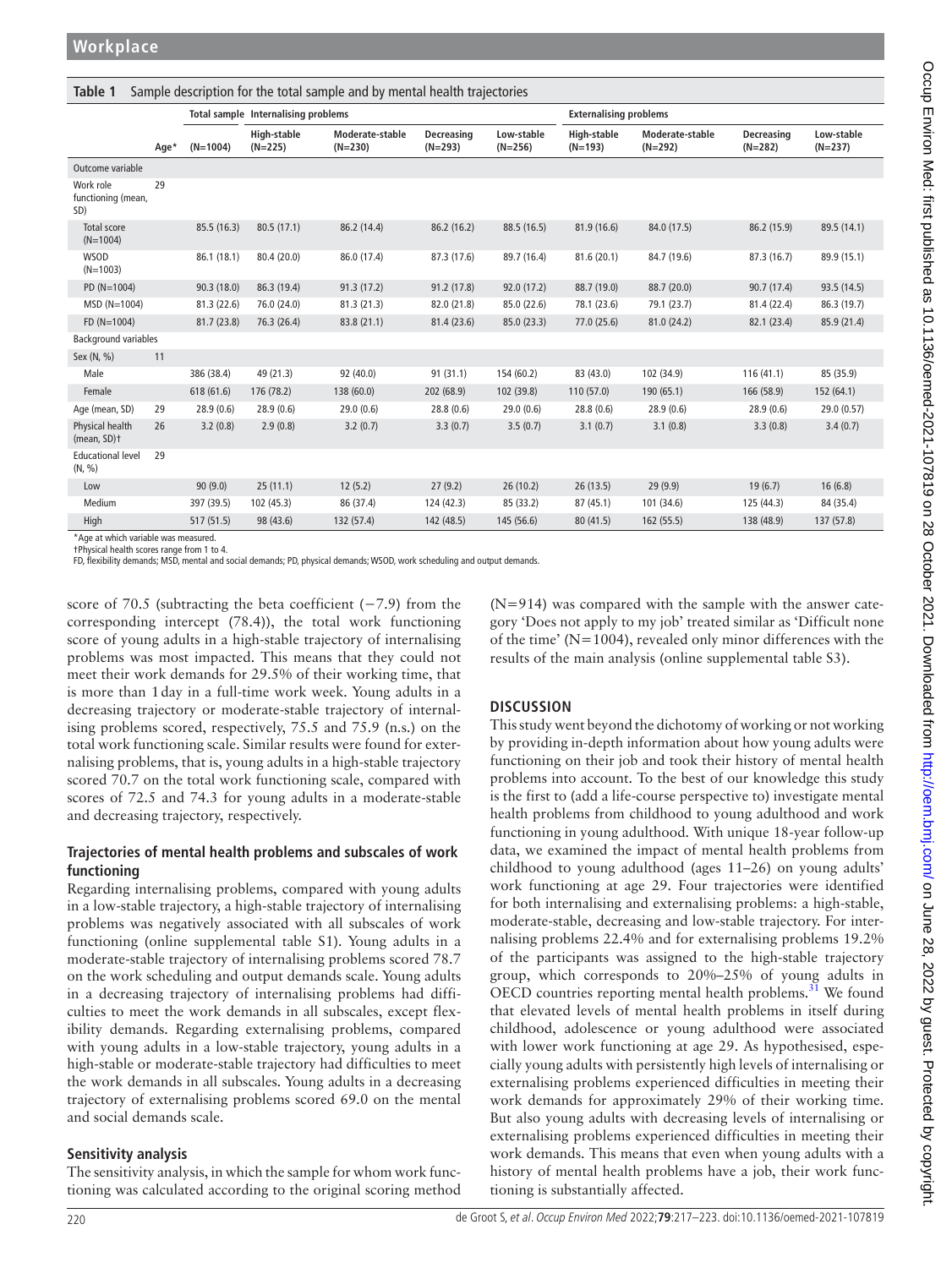

A. Trajectories of internalising problems  $0.8$ 8 High-stable  $(22.4%$ ۵ Decreasing  $(29.2%$  $\ddot{\circ}$ Moderate-stable<br>Lowstable  $(22.9%)$  $0.6$ aros  $04$  $^{12}$  $\overline{a}$  $11$  $13.5$ 19  $22$  $2e$  $A<sub>O</sub>$ **B. Trajectories of externalising problems**  $0.8$ High-stable<br>Decreasing ه<br>۵.  $(28.1%)$ <br> $(19.1%)$ Moderate-stable  $\overline{a}$ Lowstable  $(23.6%)$  $0.6$ alos  $04$  $0.2$  $\overline{0}$  $13.5$  $11$ 19  $\overline{22}$  $26$ 

<span id="page-4-0"></span>**Figure 2** (A, B): Young adults classified according to their trajectory of YSR/ASR internalising and externalising problems from ages 11–26 years. \*Borderline range is based on ASEBA's cut-off scores for the Netherlands.<sup>[39](#page-6-22)</sup> ASR, adult self-report; YSR, youth self-report.

Our findings are in line with the existing literature, showing that mental health problems affect work functioning.<sup>12-14</sup> However, a detailed comparison of our findings with previous studies is challenging because of different study samples and types of mental health problems (eg, depression<sup>[15](#page-6-4)</sup>). While the previous studies on work functioning mainly focused on adult populations, $13-15$  the current study added new insights on work functioning of today's young working adults. Young adults reported on average a total work functioning score of 85.5, which is comparable to the work functioning of the general working population in the Netherlands, that is, 84.2.<sup>11</sup> Moreover, while existing literature lacks a more extended focus on childhood and adolescence mental health problems, our study introduced a life-course perspective to work functioning, and showed that it is important to take the history of mental health problems into account.

The finding of lower work functioning among young adults with elevated levels of internalising problems may be due to the negative effect of these internalising problems on cognitive and social functioning. Impaired cognitive and social functioning may induce fatigue, limited concentration and motivation, and disrupt interpersonal relationships,  $32-34$  and are likely to negatively affect work functioning.<sup>[35](#page-6-18)</sup> Regarding externalising

<span id="page-4-1"></span>**Table 2** Regression analyses of trajectories of internalising and externalising problems from age 11 to 26 and total score of work functioning at age 29

| Model 1<br>Model 2<br>Model 3<br><b>Beta</b><br>SE<br>SE<br>SE<br>Beta<br><b>Beta</b><br>88.5***<br>1.0<br>89.8***<br>1.2<br>78.4***<br>3.1<br>Intercept<br>Internalising problems (ref. low-stable)<br>$-8.0***$<br>High stable<br>1.5<br>1.5<br>1.6<br>$-9.0***$<br>$-7.9***$<br>Decreasing<br>1.4<br>2.9<br>$-2.3$<br>1.4<br>$-3.1*$<br>$-2.9*$<br>Moderate stable $-2.3$<br>1.5<br>1.5<br>1.5<br>$-2.7$<br>$-2.5$<br>Age (0=mean)<br>$-1.8*$<br>0.9<br>$-1.6$<br>0.9<br>Sex (ref. female)<br>1.1<br>1.1<br>$-1.8$<br>$-1.7$<br>Physical health<br>$1.5*$<br>0.7<br>Educational level (ref. low)<br>Medium<br>1.9<br>$6.0***$<br>1.8<br>High<br>$7.4***$<br>89.5***<br>$77.2***$<br>$89.5***$<br>1.1<br>1.1<br>3.0<br>Intercept |
|------------------------------------------------------------------------------------------------------------------------------------------------------------------------------------------------------------------------------------------------------------------------------------------------------------------------------------------------------------------------------------------------------------------------------------------------------------------------------------------------------------------------------------------------------------------------------------------------------------------------------------------------------------------------------------------------------------------------------------|
|                                                                                                                                                                                                                                                                                                                                                                                                                                                                                                                                                                                                                                                                                                                                    |
|                                                                                                                                                                                                                                                                                                                                                                                                                                                                                                                                                                                                                                                                                                                                    |
|                                                                                                                                                                                                                                                                                                                                                                                                                                                                                                                                                                                                                                                                                                                                    |
|                                                                                                                                                                                                                                                                                                                                                                                                                                                                                                                                                                                                                                                                                                                                    |
|                                                                                                                                                                                                                                                                                                                                                                                                                                                                                                                                                                                                                                                                                                                                    |
|                                                                                                                                                                                                                                                                                                                                                                                                                                                                                                                                                                                                                                                                                                                                    |
|                                                                                                                                                                                                                                                                                                                                                                                                                                                                                                                                                                                                                                                                                                                                    |
|                                                                                                                                                                                                                                                                                                                                                                                                                                                                                                                                                                                                                                                                                                                                    |
|                                                                                                                                                                                                                                                                                                                                                                                                                                                                                                                                                                                                                                                                                                                                    |
|                                                                                                                                                                                                                                                                                                                                                                                                                                                                                                                                                                                                                                                                                                                                    |
|                                                                                                                                                                                                                                                                                                                                                                                                                                                                                                                                                                                                                                                                                                                                    |
|                                                                                                                                                                                                                                                                                                                                                                                                                                                                                                                                                                                                                                                                                                                                    |
|                                                                                                                                                                                                                                                                                                                                                                                                                                                                                                                                                                                                                                                                                                                                    |
|                                                                                                                                                                                                                                                                                                                                                                                                                                                                                                                                                                                                                                                                                                                                    |
| Externalising problems (ref. low-stable)                                                                                                                                                                                                                                                                                                                                                                                                                                                                                                                                                                                                                                                                                           |
| $-7.6***$<br>$-7.7***$<br>High stable<br>1.7<br>1.6<br>$-6.5***$<br>1.6                                                                                                                                                                                                                                                                                                                                                                                                                                                                                                                                                                                                                                                            |
| Decreasing<br>$-3.3*$<br>1.4<br>$-2.9*$<br>1.4<br>$-3.3*$<br>1.4                                                                                                                                                                                                                                                                                                                                                                                                                                                                                                                                                                                                                                                                   |
| Moderate stable -5.4***<br>$-5.5***$<br>$-4.7***$<br>1.4<br>1.4<br>1.4                                                                                                                                                                                                                                                                                                                                                                                                                                                                                                                                                                                                                                                             |
| Age (0=mean)<br>$-1.4$<br>0.9<br>$-1.6$<br>0.9                                                                                                                                                                                                                                                                                                                                                                                                                                                                                                                                                                                                                                                                                     |
| Sex (ref. female)<br>1.1<br>1.0<br>0.2<br>0.0                                                                                                                                                                                                                                                                                                                                                                                                                                                                                                                                                                                                                                                                                      |
| Physical health<br>$1.8***$<br>0.7                                                                                                                                                                                                                                                                                                                                                                                                                                                                                                                                                                                                                                                                                                 |
| Educational level (ref. low)                                                                                                                                                                                                                                                                                                                                                                                                                                                                                                                                                                                                                                                                                                       |
| Medium<br>$5.6***$<br>1.9                                                                                                                                                                                                                                                                                                                                                                                                                                                                                                                                                                                                                                                                                                          |
| $7.1***$<br>High<br>1.8                                                                                                                                                                                                                                                                                                                                                                                                                                                                                                                                                                                                                                                                                                            |

Model 1: crude | Model 2: adjusted for age  $(0 = \text{mean})$  and sex (ref. female) | Model

3: Model 2 + physical health and educational level (ref. low)

\*P*≤*0.05, \*\*p*≤*0.01, \*\*\*p*≤*0.001.

problems, previous research showed that in particular rulebreaking behaviour (as a subscale of externalising problems) in childhood, adolescence and young adulthood increased the risk of sickness absence in young adulthood.<sup>[36](#page-6-19)</sup> Furthermore, Roberts *et al*, showed that employees diagnosed with conduct disorder in childhood or adolescence more often reported counterproductive work behaviours, including disciplinary problems, theft, drug and alcohol abuse.<sup>37</sup> These findings demonstrate the difficulties of being and staying at work for those who experience(d) mental health problems and highlight the necessity for this group to receive support from employers and occupational healthcare providers.

A strength of the current study is the use of the longitudinal TRAILS study with 18-year follow-up. Work functioning was assessed using the validated 10-item version of the WRFQ  $2.0<sup>22</sup>$  $2.0<sup>22</sup>$  $2.0<sup>22</sup>$  Reliable measures were also used to measure internalising and externalising mental health problems, that is, the YSR and ASR.<sup>25 26</sup> Multiple measurements of mental health problems made it possible to identify trajectories of internalising and externalising problems from childhood to young adulthood. The most recent 2019/2020 data from TRAILS study allowed us to be the first study with substantial follow-up that examined the relationship between a history of mental health problems and work functioning among young adults from a life-course perspective.

When interpreting the results, the following methodological issues must be considered. Though reasonable for an 18-year follow-up study among young adults, the lost to follow-up of 17% from the sixth to the seventh measurement wave may have biased the results. The attrition analysis demonstrated that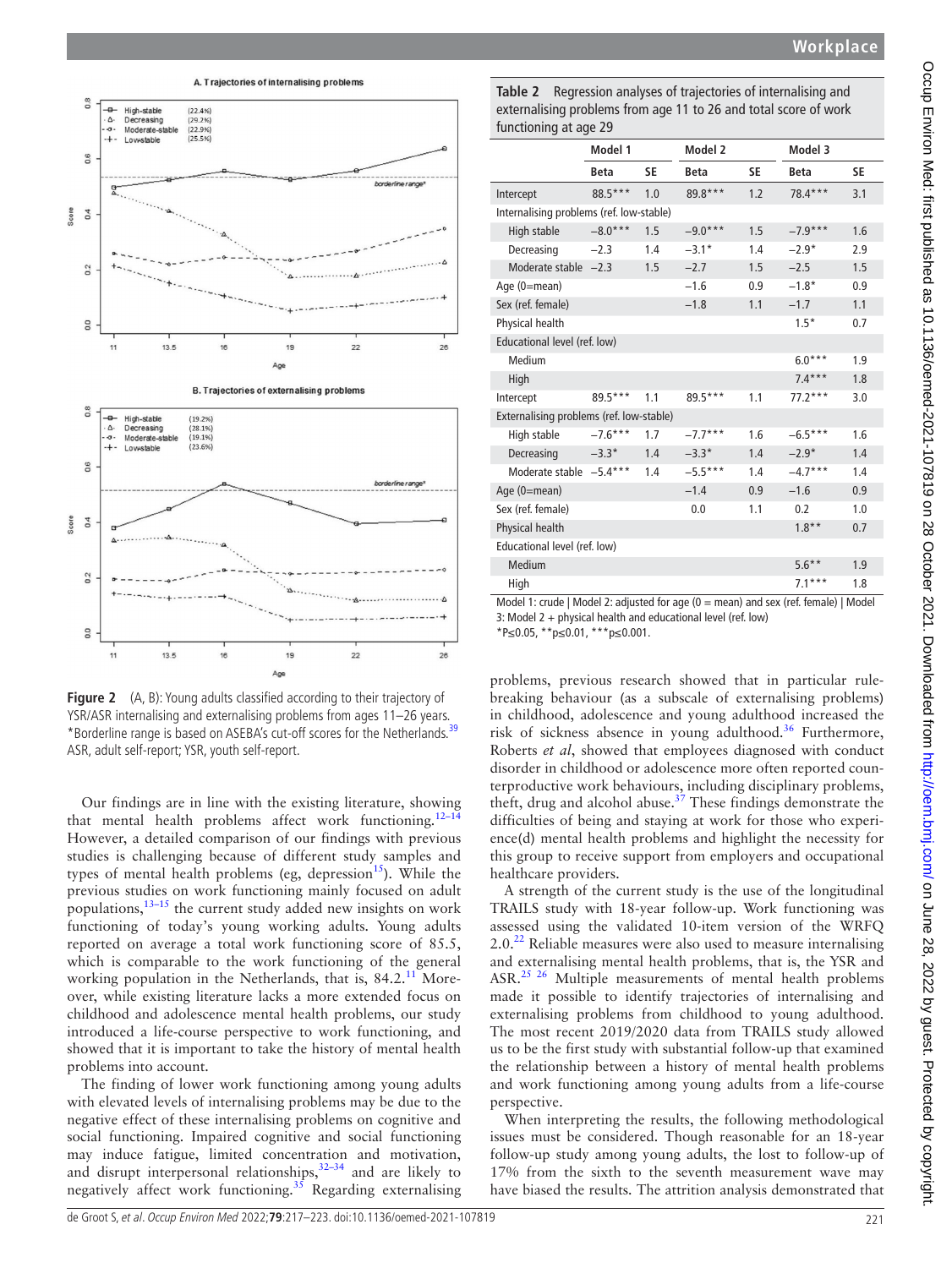non-participants were more likely to be male, low educated, unemployed and/or having high levels of externalising problems, suggesting that our findings may be an underestimation of the impact of a history of mental health problems on work functioning. Another issue concerns the potential measurement error in class membership assignment, as young adults may have been assigned to a different trajectory than they belong to. However, based on the average posterior probability that ranges from 72% to 89% between the trajectories, we conclude that the majority of the young adults are assigned to the correct trajectory, and measurement error is limited. In addition, when looking at the WRFQ physical demands subscale it is interesting to note that the moderate-stable and decreasing trajectories of internalising problems were not found to be different from the low-stable trajectory. The work functioning subscales of the short WRFQ, and in particular the physical health subscale, may not fully capture all work demands. Therefore, the results of the subscales should be interpreted with caution. Further research using the full WRFQ 2.0, is needed to examine the associations of mental health trajectories and work functioning subscales in more detail.

Our findings have several implications for policy and practice as well as for further research. It is of great importance to focus on the guidance and support of vulnerable young workers with a history of mental health problems, as the study results clearly show that their work functioning is affected. Especially now in the current COVID-19 pandemic and beyond, young workers may be disproportionately affected.<sup>[38](#page-6-23)</sup> With that said, policy-makers should prioritise providing better services for preventing mental health problems, not only for young workers, but especially for children and adolescents to ensure a healthy start of their working lives. For young workers, workplace interventions targeting both mental health problems and work outcomes, including work functioning, are needed to prevent more severe consequences, such as sickness absence and work disability. The WRFQ may be used by occupational physicians as instrument to identify the work demands, which are experienced as difficult, and may function as an indicator for potential work accommodations. Furthermore, for future research it is recommended to repeatedly measure work functioning over time to examine the potential bi-directional relationship between mental health problems and work functioning. More research is also needed to unravel the mechanisms linking mental health problems and work functioning. Also other factors may affect work functioning, such as workrelated factors, for example, occupational classes or job duration, and the interplay between work and private life. Further research should also expand on contextual factors, for example, the potential mediating or moderating role of psychosocial work environment factors, such as interpersonal relationships at work, or educational attainment.

In conclusion, mental health problems during childhood, adolescence and young adulthood affect work functioning in young adulthood. Not only young adults with persistently high levels of mental health problems experience difficulties in meeting their job demands, also young adults with elevated levels of mental health problems are limited in their work functioning. These findings clearly support the relevance of applying a lifecourse perspective when investigating mental health problems and work functioning. Therefore, it is recommended for policy makers to focus on mental health problems from childhood to young adulthood to support a more inclusive labour market. For occupational physicians and healthcare professionals, it is recommended to support young adults with a history of mental health problems to optimise their work functioning.

#### **Twitter** Samira de Groot [@GrootSamira](https://twitter.com/GrootSamira)

**Acknowledgements** This research is part of the TRacking Adolescents' Individual Lives Survey (TRAILS). Participating centres of TRAILS include various Departments of the University Medical Center Groningen and University of Groningen; the Erasmus University Medical Centre, Rotterdam; the University of Utrecht; the Radboud Medical Centre, Nijmegen; and the Parnassia Bavo group, all in the Netherlands. The authors are grateful to all adolescents, their parents and teachers who participated in this research and to everyone who worked on this project and made it possible.

**Contributors** SdG, KV, BCA and UB have developed the concept of the study. SdG conducted the statistical analyses and wrote the first version of this paper with support of KV, BCA and UB. All authors contributed to the analytic plan, the interpretation of results, reviewed drafts of the manuscript and approved the final version of the article for publication.

**Funding** This paper is funded as part of a Netherlands Organisation for Scientific Research (NWO) Vici project ('Today's youth is tomorrow's workforce: Generation Y at work'; NWO Vici 453-16-007/2735) that was granted to UB. TRAILS has been financially supported by various grants from the Netherlands Organisation for Scientific Research NWO (Medical Research Council programme grant GB-MW 940-38-011; ZonMW Brainpower grant 100-001-004; ZonMw Risk Behaviour and Dependence grants 60-60600-97-118; ZonMw Culture and Health grant 261-98-710; Social Sciences Council medium-sized investment grants GBMaGW 480-01-006 and GB-MaGW 480-07-001; Social Sciences Council project grants GB-MaGW 452-04-314 and GB-MaGW 452-06-004; NWO large-sized investment grant 175.010.2003.005; NWO Longitudinal Survey and Panel Funding 481-08- 013), the Dutch Ministry of Justice (WODC), the European Science Foundation (EuroSTRESS project FP-006), the European Research Council (ERC-2017- STG-757364 and ERC-CoG-2015–6 81 466), Biobanking and Biomolecular Resources Research Infrastructure BBMRI-NL (CP 32), Gratama Foundation; Jan Dekker Foundation; the participating universities, and Accare Centre for Child and Adolescent Psychiatry.

**Competing interests** None declared.

**Patient consent for publication** Not applicable.

**Ethics approval** The protocol was approved by the Central Committee on Research Involving Human subjects (CCMO)-NL67411.042.18.

**Provenance and peer review** Not commissioned; externally peer reviewed.

**Data availability statement** Data may be obtained from a third party and are not publicly available. TRAILS data of the T1, T2, T3, T4 and T5 measurement waves are deposited in the Data Archiving and Networked Services of the Royal Dutch Academy of Sciences (DANS-KNAW) and access can be requested at ["http://www.](http://www.dans.knaw.nl/) [dans.knaw.nl](http://www.dans.knaw.nl/)".

**Supplemental material** This content has been supplied by the author(s). It has not been vetted by BMJ Publishing Group Limited (BMJ) and may not have been peer-reviewed. Any opinions or recommendations discussed are solely those of the author(s) and are not endorsed by BMJ. BMJ disclaims all liability and responsibility arising from any reliance placed on the content. Where the content includes any translated material, BMJ does not warrant the accuracy and reliability of the translations (including but not limited to local regulations, clinical guidelines, terminology, drug names and drug dosages), and is not responsible for any error and/or omissions arising from translation and adaptation or otherwise.

**Open access** This is an open access article distributed in accordance with the Creative Commons Attribution 4.0 Unported (CC BY 4.0) license, which permits others to copy, redistribute, remix, transform and build upon this work for any purpose, provided the original work is properly cited, a link to the licence is given, and indication of whether changes were made. See: [https://creativecommons.org/](https://creativecommons.org/licenses/by/4.0/) [licenses/by/4.0/.](https://creativecommons.org/licenses/by/4.0/)

#### **ORCID iDs**

Samira de Groot <http://orcid.org/0000-0001-9612-2640> Karin Veldman <http://orcid.org/0000-0003-4410-7291> Benjamin C Amick III <http://orcid.org/0000-0003-3468-9451> Ute Bültmann <http://orcid.org/0000-0001-9589-9220>

#### **REFERENCES**

- <span id="page-5-0"></span>1 Witt K, Milner A, Chastang J-F, et al. Employment and occupational outcomes following adolescent-onset mental illness: analysis of a nationally representative French cohort. [J Public Health](http://dx.doi.org/10.1093/pubmed/fdy160) 2019;41:618–27.
- 2 Clayborne ZM, Varin M, Colman I. Systematic review and meta-analysis: adolescent depression and long-term psychosocial outcomes. [J Am Acad Child Adolesc Psychiatry](http://dx.doi.org/10.1016/j.jaac.2018.07.896) 2019;58:72–9.
- 3 Hale DR, Viner RM. How adolescent health influences education and employment: investigating longitudinal associations and mechanisms. J Epidemiol Community [Health](http://dx.doi.org/10.1136/jech-2017-209605) 2018;72:465–70.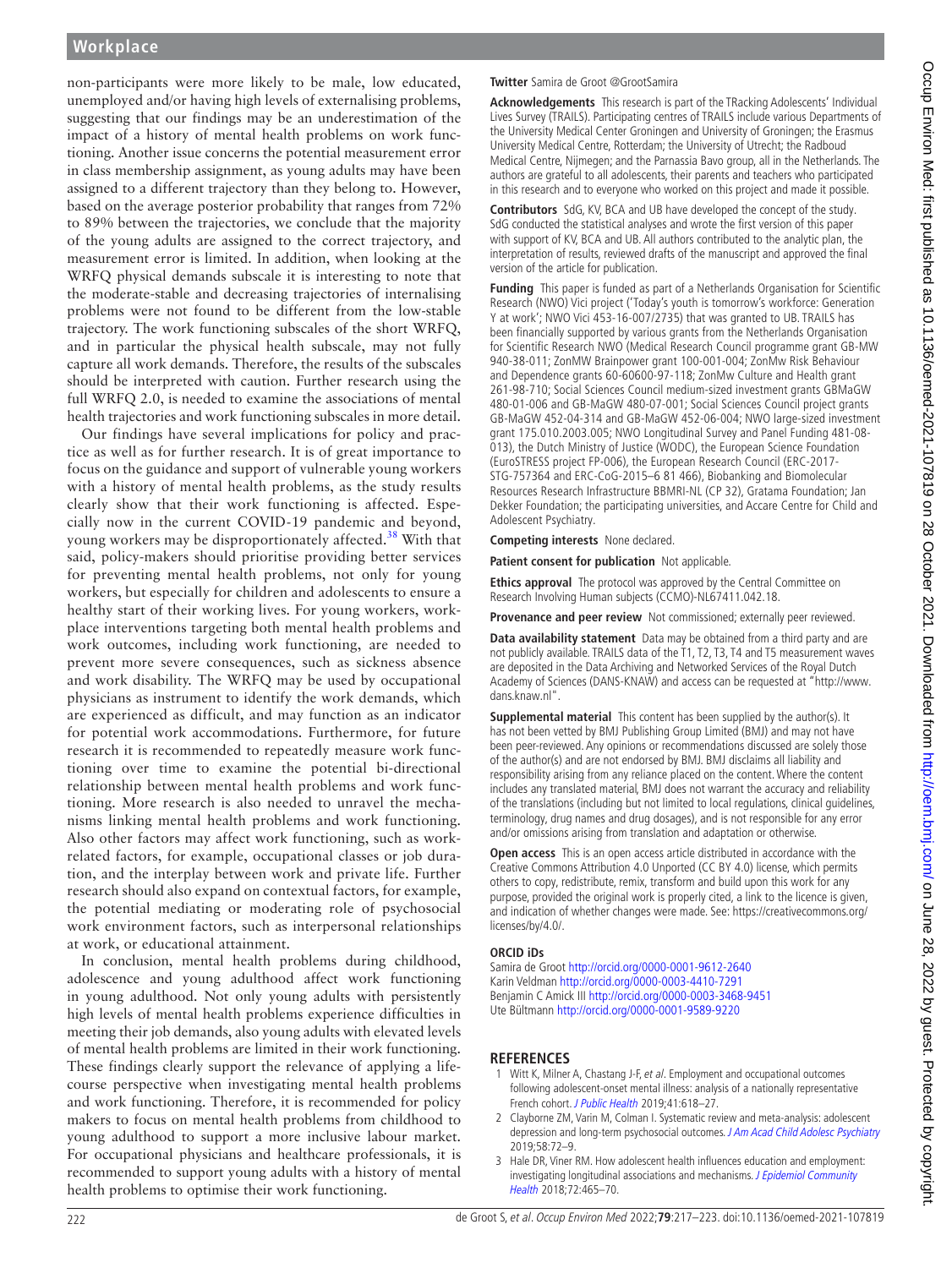**Workplace**

- 4 Egan M, Daly M, Delaney L. Adolescent psychological distress, unemployment, and the great recession: evidence from the National longitudinal study of youth 1997. [Soc Sci](http://dx.doi.org/10.1016/j.socscimed.2016.03.013)  [Med](http://dx.doi.org/10.1016/j.socscimed.2016.03.013) 2016:156:98-105.
- <span id="page-6-0"></span>5 de Groot S, Veldman K, Amick Iii BC, et al. Does the timing and duration of mental health problems during childhood and adolescence matter for labour market participation of young adults? [J Epidemiol Community Health](http://dx.doi.org/10.1136/jech-2020-215994) 2021;75:896-902.
- 6 López-López JA, Kwong ASF, Washbrook E, et al. Trajectories of depressive symptoms and adult educational and employment outcomes. [BJPsych Open](http://dx.doi.org/10.1192/bjo.2019.90) 2020;6:1–8.
- 7 Veldman K, Reijneveld SA, Hviid Andersen J, et al. The timing and duration of depressive symptoms from adolescence to young adulthood and young adults' NEET status: the role of educational attainment. [Soc Psychiatry Psychiatr Epidemiol](http://dx.doi.org/10.1007/s00127-021-02142-5) 2021. doi:10.1007/s00127-021-02142-5. [Epub ahead of print: 13 Aug 2021].
- 8 Plenty S, Magnusson C, Låftman SB. Internalising and externalising problems during adolescence and the subsequent likelihood of being not in employment, education or training (NEET) among males and females: the mediating role of school performance. [SSM Popul Health](http://dx.doi.org/10.1016/j.ssmph.2021.100873) 2021;15:100873.
- <span id="page-6-1"></span>9 Amick BC, Lerner D, Rogers WH, et al. A review of health-related work outcome measures and their uses, and recommended measures. [Spine](http://dx.doi.org/10.1097/00007632-200012150-00010) 2000;25:3152-60.
- <span id="page-6-8"></span>10 Abma FI, van der Klink JJL, Bültmann U. The work role functioning questionnaire 2.0 (Dutch version): examination of its reliability, validity and responsiveness in the general working population. [J Occup Rehabil](http://dx.doi.org/10.1007/s10926-012-9379-8) 2013;23:135–47.
- <span id="page-6-16"></span>11 Abma FI, Bültmann U, Amick Iii BC, et al. The work role functioning questionnaire v2.0 showed consistent factor structure across six working samples. *[J Occup Rehabil](http://dx.doi.org/10.1007/s10926-017-9722-1)* 2018;28:465–74.
- <span id="page-6-15"></span>12 Abma FI, Amick BC, Brouwer S, et al. The cross-cultural adaptation of the work role functioning questionnaire to Dutch. [Work](http://dx.doi.org/10.3233/WOR-2012-1362) 2012:43:203-10.
- <span id="page-6-2"></span>13 Arends I, Almansa J, Stansfeld SA, et al. One-year trajectories of mental health and work outcomes post return to work in patients with common mental disorders. J [Affect Disord](http://dx.doi.org/10.1016/j.jad.2019.07.018) 2019;257:263–70.
- <span id="page-6-3"></span>14 Lerner D, Adler DA, Chang H, et al. Unemployment, job retention, and productivity loss among employees with depression. [Psychiatr Serv](http://dx.doi.org/10.1176/appi.ps.55.12.1371) 2004;55:1-8.
- <span id="page-6-4"></span>15 Adler DA, McLaughlin TJ, Rogers WH, et al. Job performance deficits due to depression. [Am J Psychiatry](http://dx.doi.org/10.1176/ajp.2006.163.9.1569) 2006;163:1569-76.
- <span id="page-6-5"></span>16 Amick BC, McLeod CB, Bültmann U. Labor markets and health: an integrated life course perspective. [Scand J Work Environ Health](http://dx.doi.org/10.5271/sjweh.3567) 2016;42:346-53.
- <span id="page-6-6"></span>17 Minh A, Bültmann U, Reijneveld SA, et al. Depressive symptom trajectories and early adult education and employment: comparing longitudinal cohorts in Canada and the United States. [Int J Environ Res Public Health](http://dx.doi.org/10.3390/ijerph18084279) 2021;18. doi:10.3390/ijerph18084279. [Epub ahead of print: 17 Apr 2021].
- <span id="page-6-7"></span>18 de Winter AF, Oldehinkel AJ, Veenstra R, et al. Evaluation of non-response bias in mental health determinants and outcomes in a large sample of pre-adolescents. Eur J [Epidemiol](http://dx.doi.org/10.1007/s10654-004-4948-6) 2005;20:173–81.
- 19 Oldehinkel AJ, Rosmalen JG, Buitelaar JK, et al. Cohort profile update: the tracking adolescents' individual lives survey (trails). [Int J Epidemiol](http://dx.doi.org/10.1093/ije/dyu225) 2015;44:76
- 20 Huisman M, Oldehinkel AJ, de Winter A, et al. Cohort profile: the Dutch 'TRacking Adolescents' Individual Lives' Survey'; TRAILS. [Int J Epidemiol](http://dx.doi.org/10.1093/ije/dym273) 2008;37:1227-35.
- 21 Nederhof E, Jörg F, Raven D, et al. Benefits of extensive recruitment effort persist during follow-ups and are consistent across age group and survey method. The trails study. [BMC Med Res Methodol](http://dx.doi.org/10.1186/1471-2288-12-93) 2012;12:93.
- <span id="page-6-21"></span>22 Abma F, Bjorner JB, Amick BC, et al. Two valid and reliable work role functioning questionnaire short versions were developed: WRFO 5 and WRFO 10. [J Clin Epidemiol](http://dx.doi.org/10.1016/j.jclinepi.2018.09.005) 2019;105:101–11.
- <span id="page-6-9"></span>23 Abma Fl. Work Functioning: Development and Evaluation of a Measurement Tool [dissertation], 2012.
- <span id="page-6-10"></span>24 Petersen IT, Bates JE, Dodge KA, et al. Describing and predicting developmental profiles of externalizing problems from childhood to adulthood. [Dev Psychopathol](http://dx.doi.org/10.1017/S0954579414000789) 2015;27:791–818.
- <span id="page-6-11"></span>25 Achenbach TM, Rescorla L. Manual for the ASEBA school-age forms & profiles: An integrated system of multi-informant assessment. Burlingt VT Univ Vermont, Res Cent Child Youth, Fam, 2001.
- 26 Achenbach T, Rescorla L. Manual for the ASEBA Adult Forms & Profiles: an integrated system of multi-informant Assessment. Burlingt VT Univ Vermont, Res Cent Child Youth, Fam, 2003.
- <span id="page-6-12"></span>27 Jung T, Wickrama KAS. An introduction to latent class growth analysis and growth mixture modeling. [Soc Personal Psychol Compass](http://dx.doi.org/10.1111/j.1751-9004.2007.00054.x) 2008;2:302-17.
- 28 Kaplan D, Muthén B. Latent variable analysis: growth mixture modeling and related techniques for longitudinal data. SAGE Handb Quant Methodol Soc Sci 2012:346–69.
- 29 Nylund KL, Asparouhov T, Muthén BO. Deciding on the number of classes in latent class analysis and growth mixture modeling: a Monte Carlo simulation study. [Struct](http://dx.doi.org/10.1080/10705510701575396)  [Equ Model](http://dx.doi.org/10.1080/10705510701575396) 2007;14:535–69.
- <span id="page-6-13"></span>30 Asparouhov T, Muthén B. Auxiliary Variables in Mixture Modeling: Three-Step Approaches Using M plus. [Struct Equ Model](http://dx.doi.org/10.1080/10705511.2014.915181) 2014;21:329-41.
- <span id="page-6-14"></span>31 OECD. Sick on the job? Myths and realities about mental health and work. Paris: OECD Publishing, 2012.
- <span id="page-6-17"></span>32 Wickrama KAS, O'Neal CW, Lee TK. Cumulative socioeconomic adversity, developmental pathways, and mental health risks during the early life course. *Emerg* [Adulthood](http://dx.doi.org/10.1177/2167696815627250) 2016;4:378–90.
- 33 Fergusson DM, Woodward LJ. Mental health, educational, and social role outcomes of adolescents with depression. [Arch Gen Psychiatry](http://dx.doi.org/10.1001/archpsyc.59.3.225) 2002;59:225-31.
- 34 Lewinsohn PM, Rohde P, Seeley JR, et al. Psychosocial functioning of young adults who have experienced and recovered from major depressive disorder during adolescence. [J Abnorm Psychol](http://dx.doi.org/10.1037/0021-843X.112.3.353) 2003;112:353-63.
- <span id="page-6-18"></span>35 Lerner D, Adler DA, Chang H, et al. The clinical and occupational correlates of work productivity loss among employed patients with depression. [J Occup Environ Med](http://dx.doi.org/10.1097/01.jom.0000126684.82825.0a) 2004;46:S46–55.
- <span id="page-6-19"></span>36 Narusyte J, Ropponen A, Alexanderson K, et al. Internalizing and externalizing problems in childhood and adolescence as predictors of work incapacity in young adulthood. [Soc Psychiatry Psychiatr Epidemiol](http://dx.doi.org/10.1007/s00127-017-1409-6) 2017;52:1159–68.
- <span id="page-6-20"></span>37 Roberts BW, Harms PD, Caspi A, et al. Predicting the counterproductive employee in a child-to-adult prospective study. [J Appl Psychol](http://dx.doi.org/10.1037/0021-9010.92.5.1427) 2007;92:1427-36.
- <span id="page-6-23"></span>38 Monitor ILO. COVID-19 and the world of work. Updated estimates and analysis 2020.
- <span id="page-6-22"></span>39 Achenbach TM, Rescorla LA. Multicultural supplement to the manual for the ASEBA school-age forms & profiles. Burlingt VT Univ Vermont Res Cent Child Youth, Fam, 2007.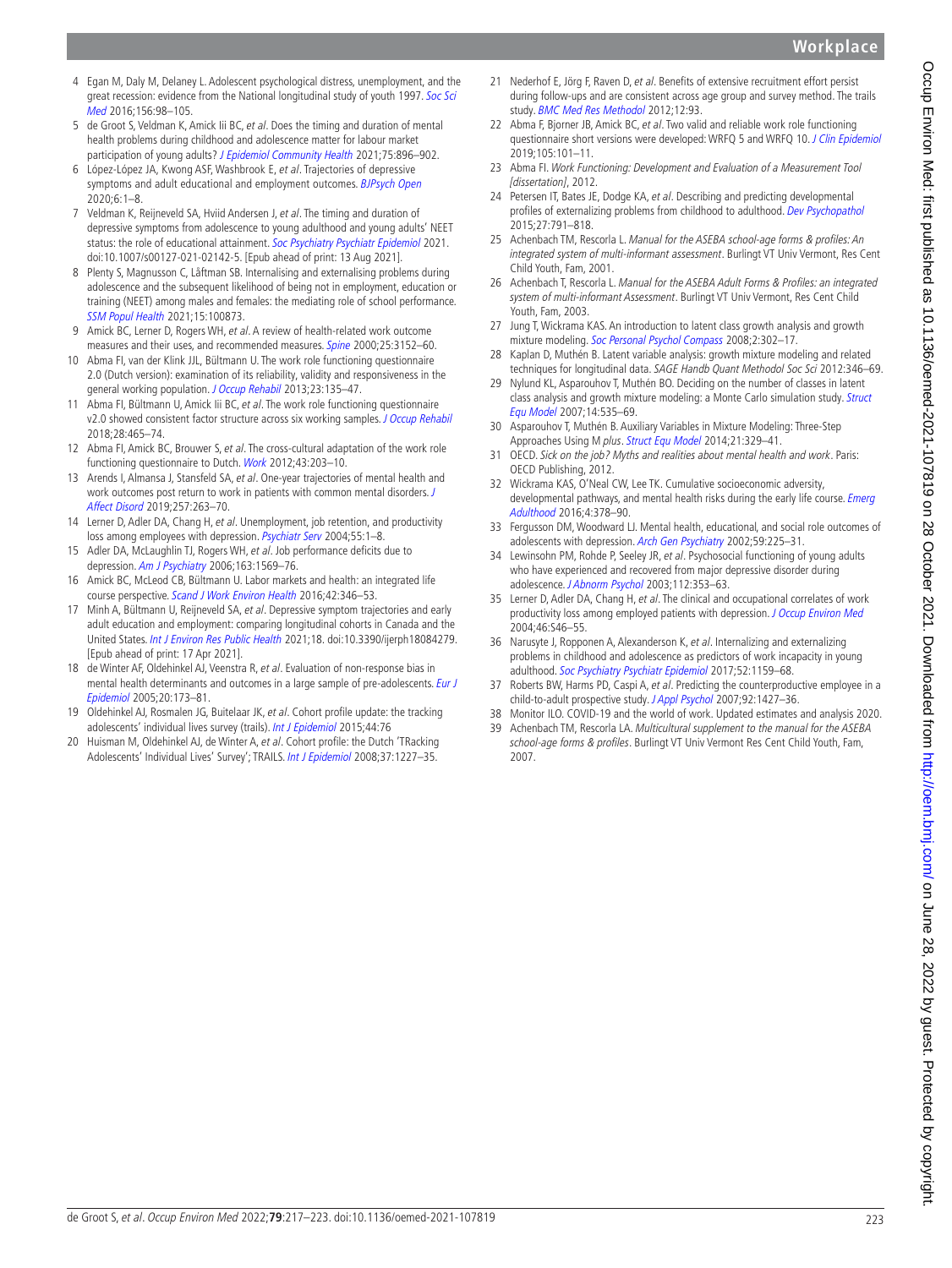## **Appendix**

*Table A1: WRFQ 2.0 sample description (N=1055)* 

|                              | Valid N | Not applicable $N$ (%) | Missing N $(%)$ | Mean (SD)     | Range     | Cronbach's $\alpha^*$ |
|------------------------------|---------|------------------------|-----------------|---------------|-----------|-----------------------|
| <b>WSOD</b>                  | 899     | 105 (10.0)             | 52 (4.9)        | 85.43 (18.31) | $0 - 100$ | 0.79                  |
| Start as soon as you arrived | 932     | 72 (6.8)               | 51 (4.8)        | 86.88 (21.96) |           |                       |
| Work without mistakes        | 946     | 57(5.4)                | 52 (4.9)        | 85.15 (21.82) |           |                       |
| Work fast enough             | 934     | 70 (6.6)               | 51(4.8)         | 83.24 (23.01) |           |                       |
| <b>PD</b>                    | 724     | 280 (26.5)             | 51(4.8)         | 88.97 (19.76) | $0 - 100$ | 0.87                  |
| Stay in one position         | 909     | 95(9.0)                | 51 (4.8)        | 86.96 (23.71) |           |                       |
| Repeat the same motions      | 791     | 213(20.2)              | 51(4.8)         | 88.53 (22.30) |           |                       |
| Bend, twist or reach         | 793     | 211(20.0)              | 51(4.8)         | 89.60 (22.10) |           |                       |
| <b>MSD</b>                   | 956     | 48 (4.6)               | 51(4.8)         | 80.57 (22.81) | $0 - 100$ | 0.82                  |
| Do work carefully            | 961     | 43(4.1)                | 51(4.8)         | 84.63 (24.41) |           |                       |
| Concentrate on work          | 965     | 39(3.7)                | 51 (4.8)        | 76.30 (25.20) |           |                       |
| <b>FD</b>                    | 947     | 57(5.4)                | 51(4.8)         | 80.78 (24.10) | $0 - 100$ | 0.88                  |
| Set priorities               | 959     | 45 (4.3)               | 51 (4.8)        | 80.68 (25.34) |           |                       |
| Perform multiple tasks       | 956     | 48 (4.5)               | 51(4.8)         | 80.96 (25.73) |           |                       |
| <b>Total score</b>           | 914     | 89 (8.4)               | 52 (4.9)        | 84.30 (17.23) | 2.50-100  | 0.91                  |

\*Alphas calculated in SPSS (listwise deletion)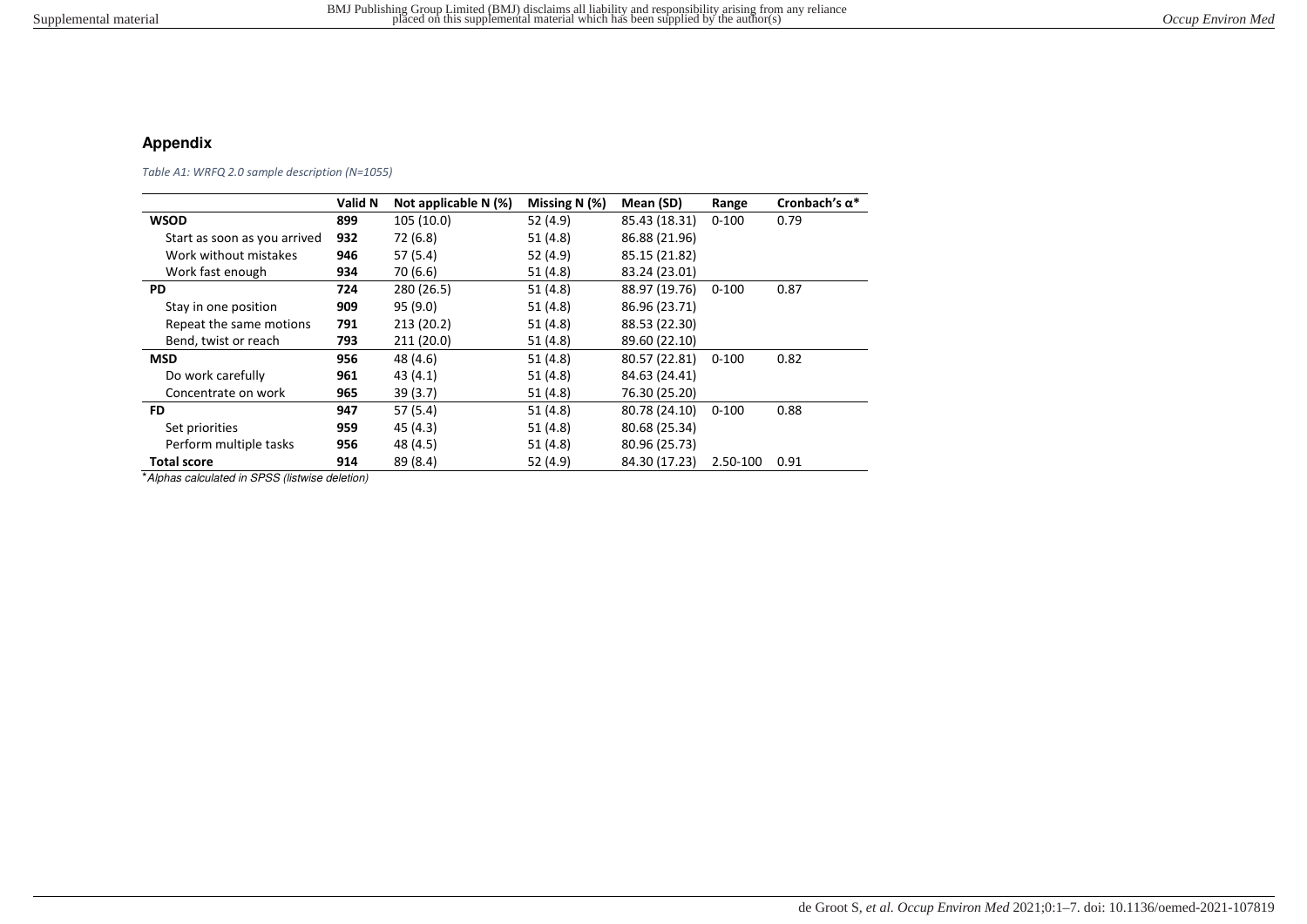## **Supplemental material**

*Table S1: Regression analyses of trajectories of internalising and externalising problems from age 11 to age 26 on the subscales of work functioning at age 29:* 

|                                          | <b>Work Role Functioning</b> |           |             |           |            |           |           |           |
|------------------------------------------|------------------------------|-----------|-------------|-----------|------------|-----------|-----------|-----------|
|                                          | <b>WSOD</b>                  |           | PD          |           | <b>MSD</b> |           | <b>FD</b> |           |
|                                          | Beta                         | <b>SE</b> | <b>Beta</b> | <b>SE</b> | Beta       | <b>SE</b> | Beta      | <b>SE</b> |
| Intercept                                | 82.5***                      | 3.4       | $76.1***$   | 3.4       | $74.7***$  | 4.3       | 79.6***   | 4.5       |
| Internalising problems (ref. low-stable) |                              |           |             |           |            |           |           |           |
| High-stable                              | $-9.5***$                    | 1.8       | $-4.4*$     | 1.7       | $-9.2***$  | 2.2       | $-9.4***$ | 2.3       |
| Moderate-stable                          | $-3.8*$                      | 1.7       | $-0.8$      | 1.6       | $-4.0$     | 2.1       | $-1.7$    | 2.2       |
| Decreasing                               | $-3.2*$                      | 1.6       | $-0.6$      | 1.5       | $-3.9*$    | 2.0       | $-4.8*$   | 2.1       |
| Age $(0 = \text{mean})$                  | $-1.5$                       | 1.0       | $-0.9$      | 0.9       | $-2.6*$    | $1.2$     | $-2.6*$   | 1.3       |
| Sex (ref. female)                        | $-2.1$                       | 1.2       | $-0.1$      | 1.2       | $-1.9$     | 1.5       | $-3.3*$   | 1.6       |
| Physical health                          | $1.6*$                       | 0.8       | $1.5*$      | 0.8       | 1.5        | 1.0       | 1.2       | 1.0       |
| Educational level (ref. low)             |                              |           |             |           |            |           |           |           |
| Medium                                   | $4.1*$                       | 2.1       | $9.2***$    | 2.0       | $7.0**$    | 2.6       | 3.0       | 2.8       |
| High                                     | 3.2                          | 2.1       | $13.6***$   | 2.0       | $7.2**$    | 2.6       | $4.7*$    | 2.7       |
| Intercept                                | $80.1***$                    | 3.4       | 76.4 ***    | 3.3       | 73.6***    | 4.2       | 77.8 ***  | 4.5       |
| Externalising problems (ref. low-stable) |                              |           |             |           |            |           |           |           |
| High-stable                              | $-7.6***$                    | 1.8       | $-3.7*$     | 1.7       | $-7.3***$  | 2.2       | $-8.1***$ | 2.3       |
| Moderate-stable                          | $-4.5***$                    | 1.6       | $-3.9*$     | 1.5       | $-6.5***$  | 2.0       | $-4.5*$   | 2.1       |
| Decreasing                               | $-2.4$                       | 1.6       | $-2.0$      | 1.5       | $-4.6*$    | 2.0       | $-3.4$    | 2.1       |
| Age $(0 = \text{mean})$                  | $-1.4$                       | 1.0       | $-0.8$      | 0.9       | $-2.3*$    | 1.2       | $-2.2$    | 1.3       |
| Sex (ref. female)                        | $-0.3$                       | 1.2       | 0.6         | 1.1       | $-0.1$     | 1.5       | $-1.2$    | 1.5       |
| Physical health                          | $2.1***$                     | 0.8       | $1.7*$      | 0.8       | $1.9*$     | 1.0       | 1.5       | 1.0       |
| Educational level (ref. low)             |                              |           |             |           |            |           |           |           |
| Medium                                   | 3.5                          | 2.1       | $9.0***$    | 2.1       | $6.5*$     | 2.6       | 2.7       | 2.8       |
| High                                     | 2.7                          | 2.1       | $13.5***$   | 2.0       | $6.8**$    | 2.6       | 4.5       | 2.7       |

*\*\*\*: p=≤0.001 \*\*:p=≤0.01 \*:p=≤0.05* <sup>a</sup> : borderline significant at *p=≤0.05*

WSOD: Work Scheduling and Output Demands; PD: Physical Demands; MSD: Mental and Social Demands; FD: Flexibility Demands